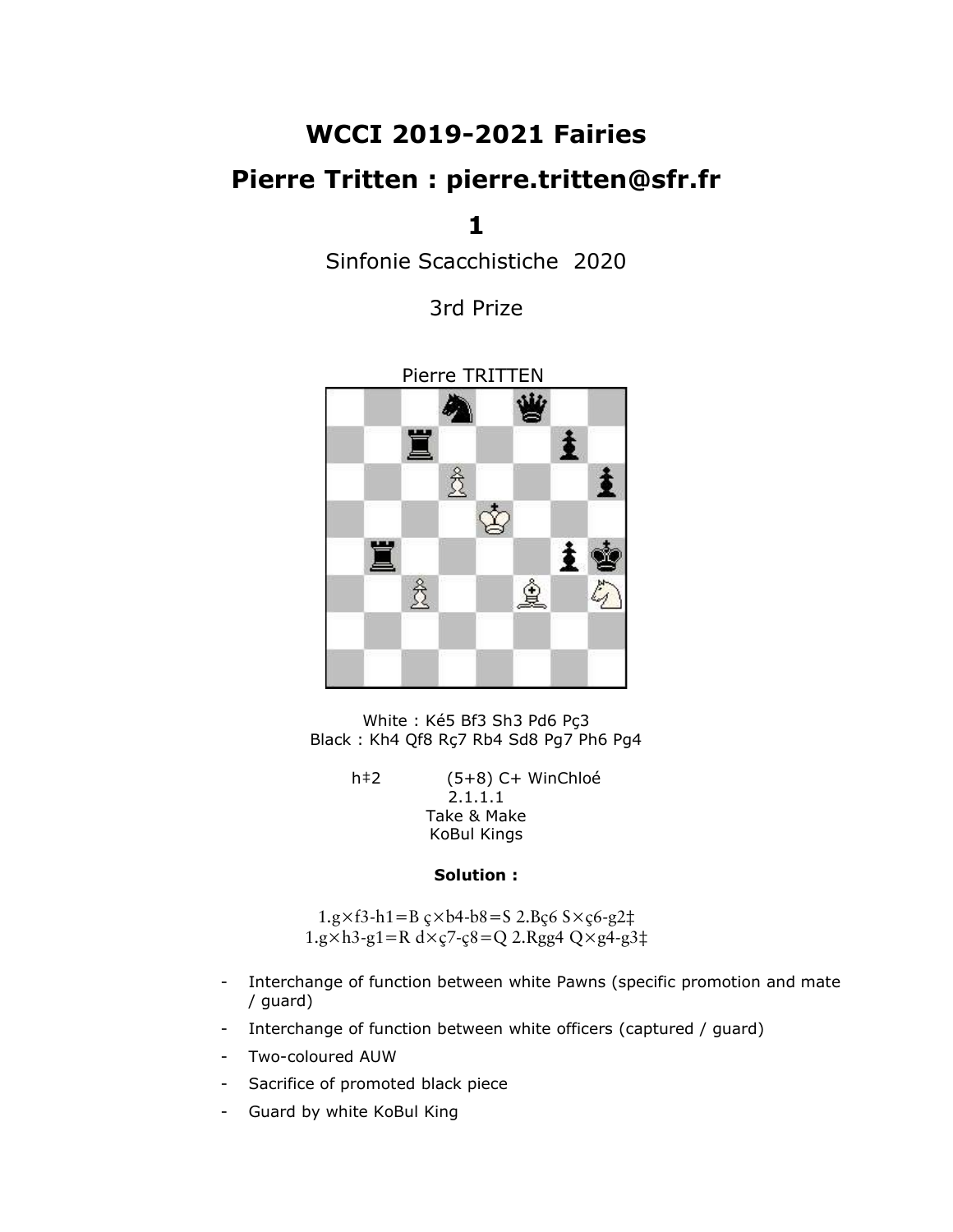## 7<sup>th</sup> FIDE World Cup in composing 2019 Section G

3 rd HM

✿ 罝 主會主 主 罝 贪 Ą ☝  $\dot{\mathbf{Q}}$ 

Pierre TRITTEN

White : Kb8 Rg6 Bd1 Sc2 Pa2 Black : Kb5 Rf3 Bc1 Sc3 Se2 Pa5 Pc5 Pa4

> h‡2 (5+8) C+ WinChloé 2.1.1.1 Breton Anticirce

> > Solution :

1.Rh3(R $\sim$  ?) Sa1 2.Kb6 B $\times$ e2(Bf1; $\times$ a1) $\ddagger$ 1.Sf4(Se2~ ?) Rg1 2.Kb4 B×f3(Bf1;×g1)‡

Creation of specific Breton+AntiCirce ecto-batteries Interchange of function between bR/bKe2 (hideaway – captured by mating piece) Interchange of function between wR/wK (rebirth square occupation and self-annihilation by mating move – rear piece of battery)

Breton: when a piece is captured, a piece of the same nature belonging to capturing side (if any) must also disappear.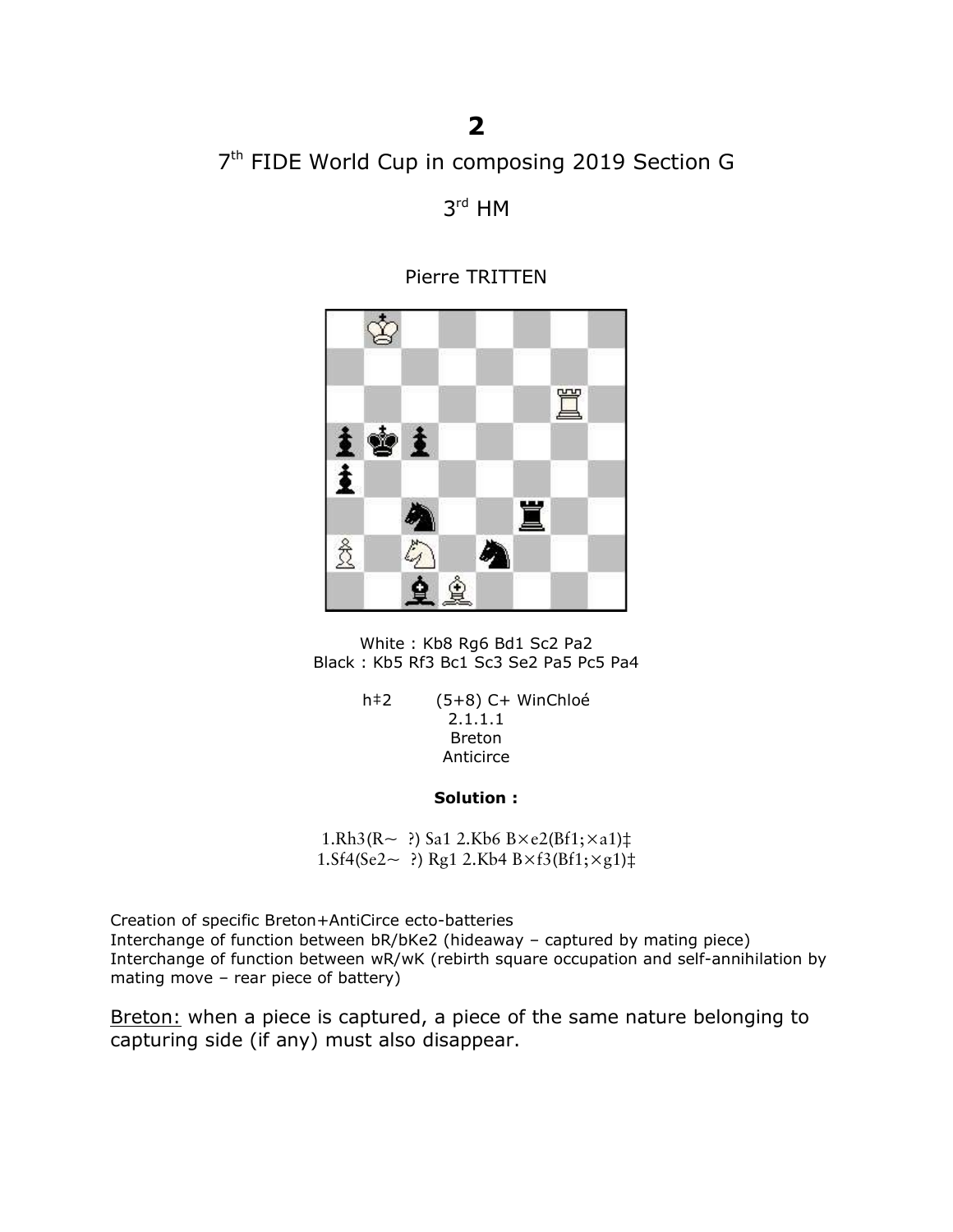## FA1768, StrateGems 85 (jan. 2019) No award available

Pierre TRITTEN



White : Kd1 Bb7 Bb6 Sf5 Sa4 Black : Kd3 Qh3 Rc8 Re8 Bg1 Bh1 Se7 Pc7 Pg6 Ph6 Pg2 Ph2

h‡2 (5+12) C+ WinChloé 2.1.1.1 Breton adverse

#### Solution :

1.~ Ba5 2.~ Sb2? 3. $Q/S/g \times f5(\times b2)$ !  $1.~\sim$  Sd6/g3 2. $\sim$  Ba6? 3.B/c $\times$ b6( $\times$ a6)! 1.Qg3 S×h6(×c7) 2.Rc3 Sb2‡ 1.Rcd8 B×c7(×g2) 2.Be4 Ba6‡ -

- Black hideaway at B1, losing control of W1 arrival square
- Capture at W1, specifically clearing a line for B2 self-block

Breton adverse : When a piece is captured, another piece of same nature belonging to captured side (if any) must also disappear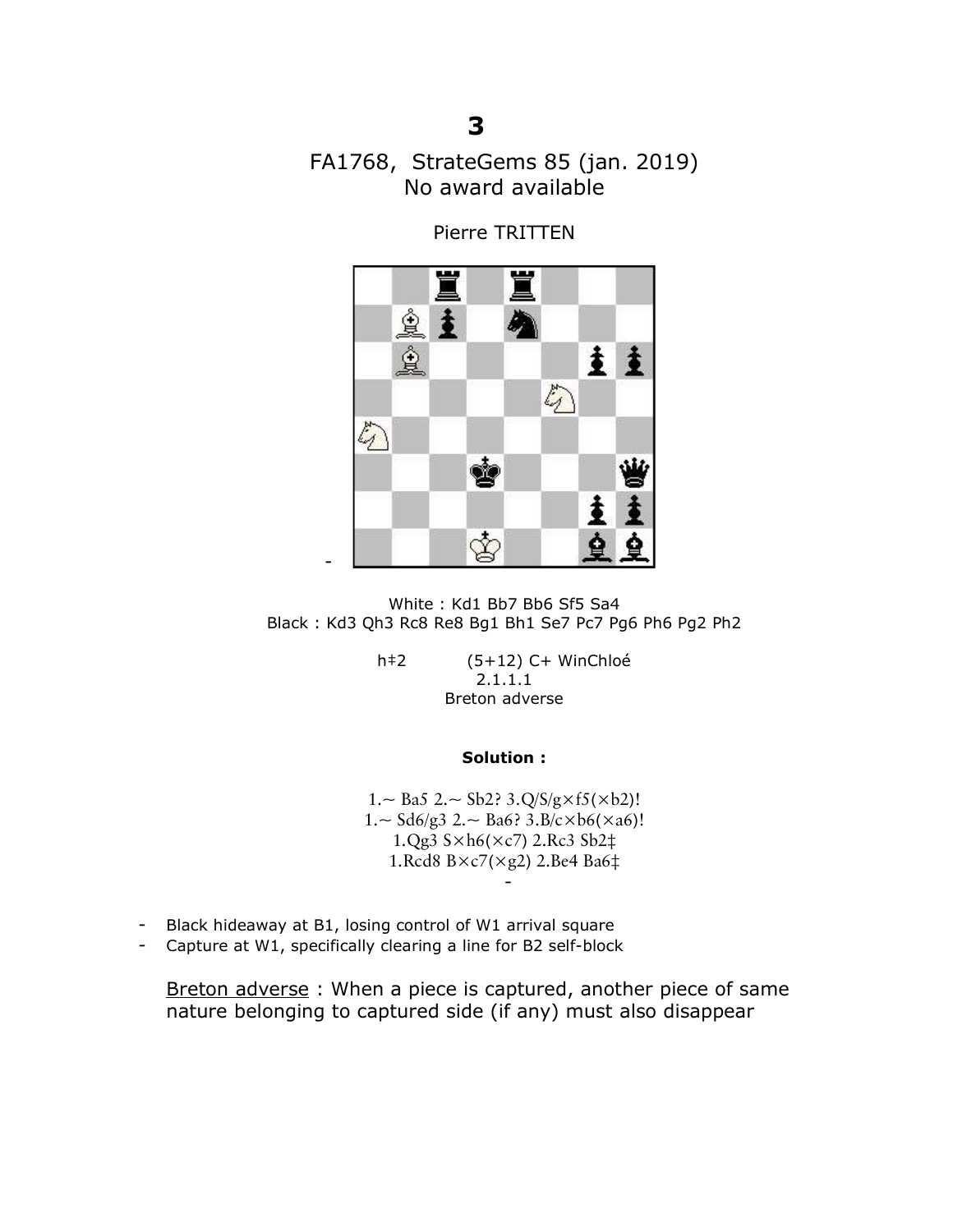### 4

Vito Rallo 80 JT

### 3 rd HM

### Pierre TRITTEN



#### White : Kf7 Ra1 Sa2 Black : Ke5 Bb1 Sg6 Pf5 Pc4 Pd3 Ph3

h‡3 (3+7) C+ WinChloé 2.1.1... Circé parrain

### Solution :

1.f4 R×b1 2.Sf8(Ba3) Rb4 3.B×b4 Sc3(Rd5)‡ 1.c3 S×c3 2.Bc2(d4) Ra4 3.d×c3 Rd4(Sf3)‡

- Interchange of function between white officers (reciprocal specific batteries)
- Reciprocal captures (WR/BB in solution 1, WS/BPc4 in solution 2)

- Model mates

-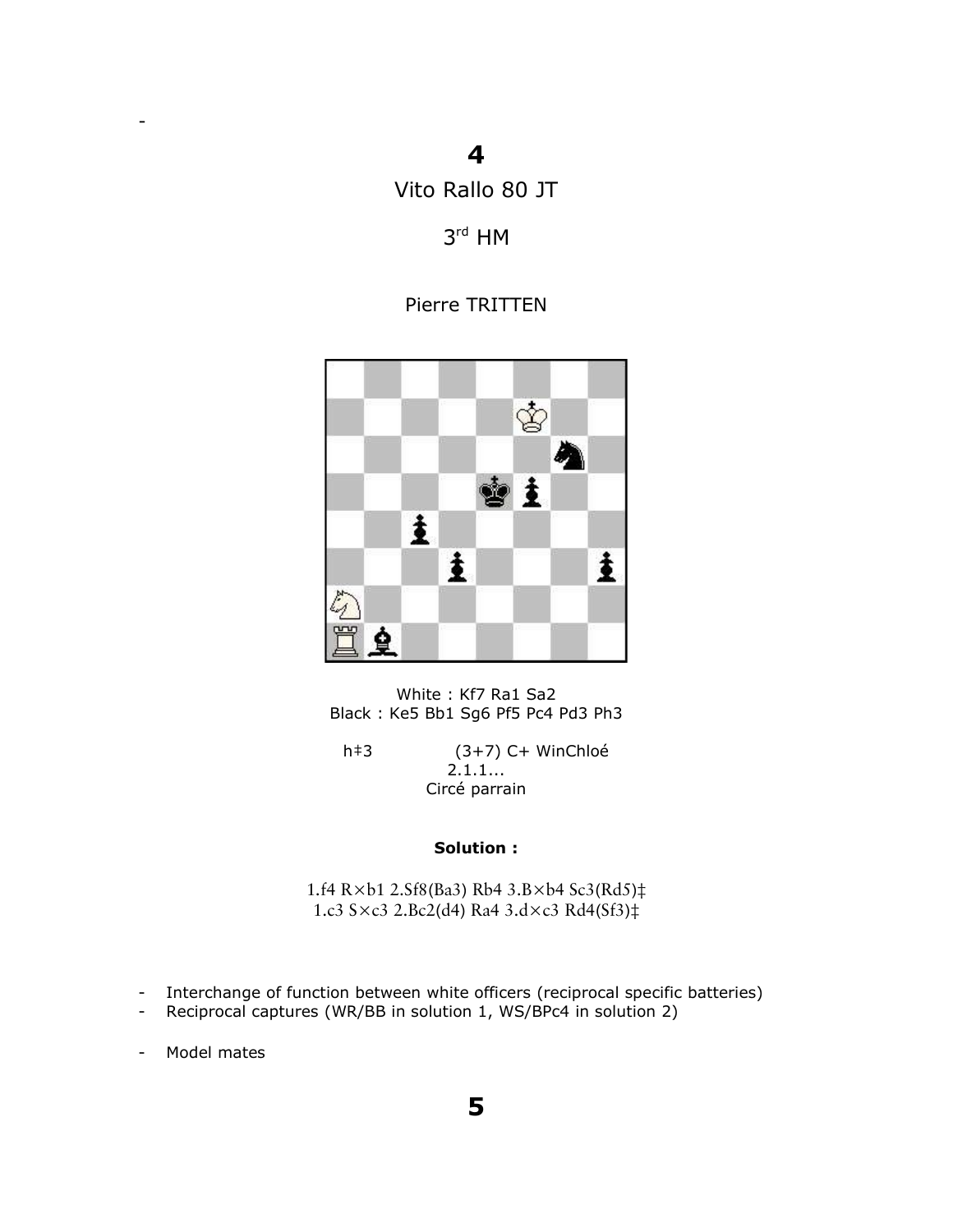F1188, Problem Paradise 94 apr. 2021 No award available



Pierre TRITTEN

h‡3 (1+9) C+ WinChloé Andernach

1.g1=Q b4 2.Qf1 b5  $3.Q \times b5(B)$  Qf1 $\ddagger$ 1.Sh3 b4 2.S×b4(B) Sd3 3.Sg1 Sf2‡ 1.Bç2 b3 2.B×b3(B) Bd1 3.g1=B Bf3‡ 1.B×b2(B) Bh8 2.R×h8(B) Ré8 3.Kg1 Ré1‡

- White Pawn captured on b2,b3,b4,b5, allowing mate by four different kind of pieces

-

- Shall we call this an AllUmCapture? (V. CRISAN)
- Model mates

White : Pb2 Black : Kh1 Rh5 Bf5ç1 Sd5f2 Ph4g2h2